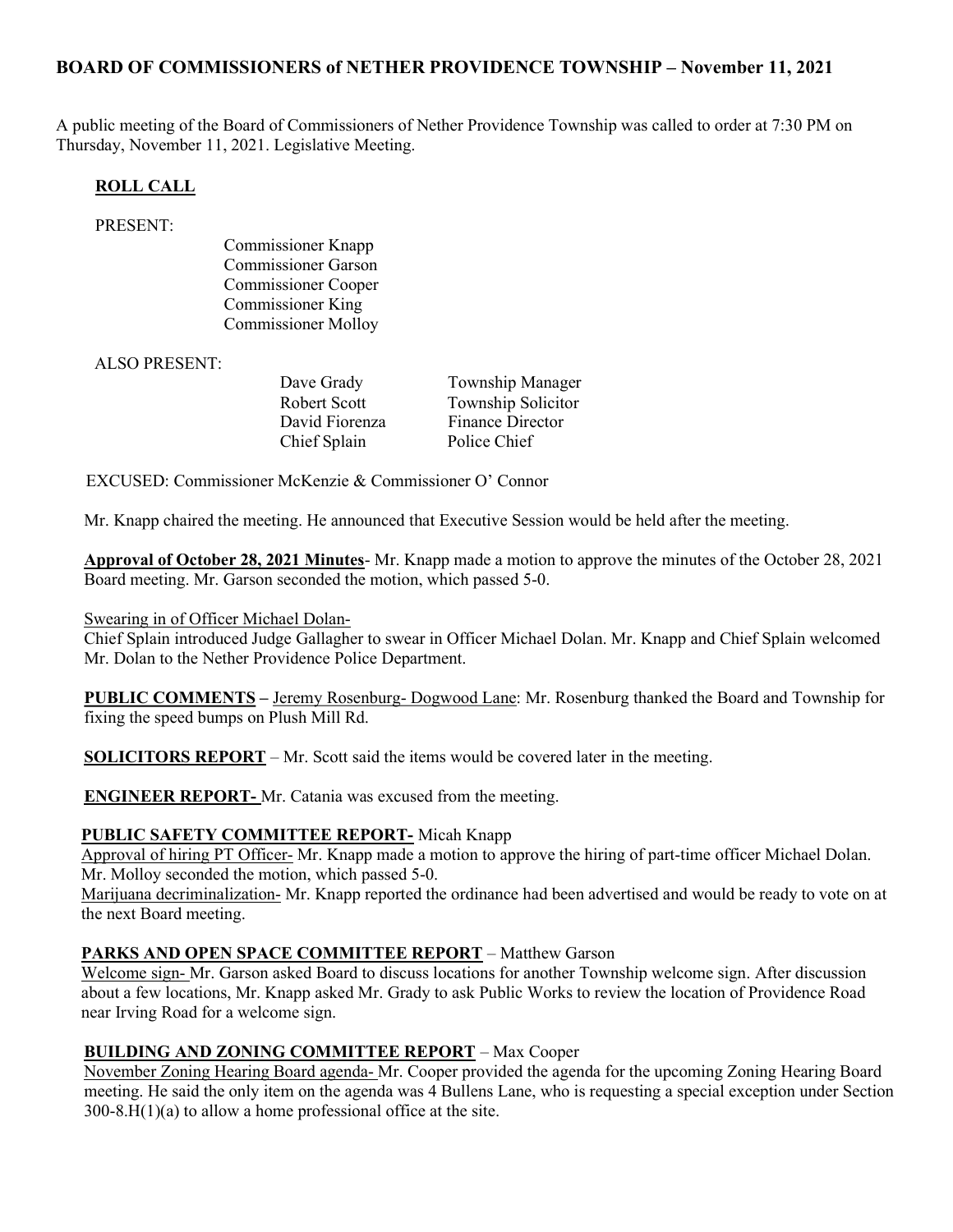Escrow Release for Media Walk- Mr. Cooper made a motion to approve the release of an escrow based on the recommendation for approval of the Township Engineer in the amount of \$21,819.80 to Progressive New Homes. Mr. Molloy seconded the motion, which passed 5-0.

Marijuana Sales- Zoning locations- Mr. Cooper asked the Board to review the draft of the marijuana sales zoning restriction, which had been drafted by Solicitor Scott. The ordinance would amend the zoning ordinance by establishing certain definitions and further regulating the location of medical marijuana dispensaries, medical marijuana growers/processors, significant tobacco retailers, and vape shops as permitted uses in the industrial district. Mr. Knapp noted this would not affect preexisting uses or nonconforming uses, and it would not impact PantryOne. Mr. Knapp said he had concerns and would not vote for the ordinance. The Board agreed to have the Planning Commission review the ordinance.

# FINANCE & ADMINISTRATION COMMITTEE – Micah Knapp

SpyGlass Telecom Audit Approval- Mr. Knapp said SpyGlass performs telecommunications audits for entities to determine if there are potential savings in the telecommunications contracts, and their fees are based on the amount of savings found. Mr. Knapp made a motion to approve retaining SpyGlass to do an audit on all telecommunications for the Township. Mr. Molloy seconded the motion, which passed 5-0.

Police Vehicle Sale Approval- Mr. Knapp made a motion to approve the sale of a 2016 Dodge charger in the amount of \$13,800.00. Mr. Molloy seconded the motion, which passed 5-0.

First Reading of Proposed 2022 Budget- Mr. Knapp read the first Proposed budget for 2022.

| General Government     | \$852,793.00   |
|------------------------|----------------|
| Police                 | \$2,892,993.00 |
| Public Safety & Health | \$531,964.00   |
| Public Works Dept      | \$1,435,553.00 |
| Recreation & Culture   | \$216,214.00   |
| Debt                   | \$524,098.00   |
| Misc.                  | \$1,409,061.00 |
|                        |                |
| Total                  | \$7,862,676.00 |

### COMMUNITY ENHANCEMENT REPORT- Stephanie King

CDBG Hearing on December 9, 2021- Ms. King announced there would be a public input hearing on December  $9<sup>th</sup>$  at 7:30 PM for those who wish to share input towards the Township's Community Development Block Grant application.

General Code-Code update- Ms. King made a motion to approve the reprint of the Township Code book onto 8 ½" x11" paper at a cost of \$1,290. Mr. Knapp seconded the motion, which passed 5-0.

### Mr. Knapp took a moment to recognize Veteran's Day. He thanked all Veterans for their service.

### PUBLIC WORKS COMMITTEE REPORT – Micah Knapp

Yard Waste Hours- Mr. Molloy shared concerns he had received from residents concerning the yard waste drop off hours and the pick-up list which would frequently be filled to capacity. It was noted that the Public Works yard is only open on Monday and Tuesday mornings and the first Saturday of the month because it is necessary for a Public Works employee to monitor the drop-off. Micah shared the Township's insurance company expressed concerns about having the public enter the Public Works Facility due to the heavy equipment at the site. Mr. Molloy asked about getting bids for an outside company to do the service. The Board asked Mr. Grady to gather information about what other municipalities do and to see if Rose Valley would be interested in joining.

### INFRASTRUCTURE REPEORT – Martin Molloy

Green Light Go Program Open- Mr. Molloy reported the grant cannot be used for the Turner and Baltimore Pike traffic signal. He said the Board will continue to research other grants that could be used for this intersection. Turner Rd/Knoll Rd- Mr. Molloy said the Township had reached out to PennDOT earlier in the year to ask them for a safety review of Turner Road and Knoll Road, as a number of accidents had occurred at the curve near the intersection. PennDOT agreed to add more signage in the area. Mr. Molloy said the Township will continue to ask PennDOT to review for additional safety options, such as high friction pavement.

#### TOWNSHIP MANAGER REPORT -